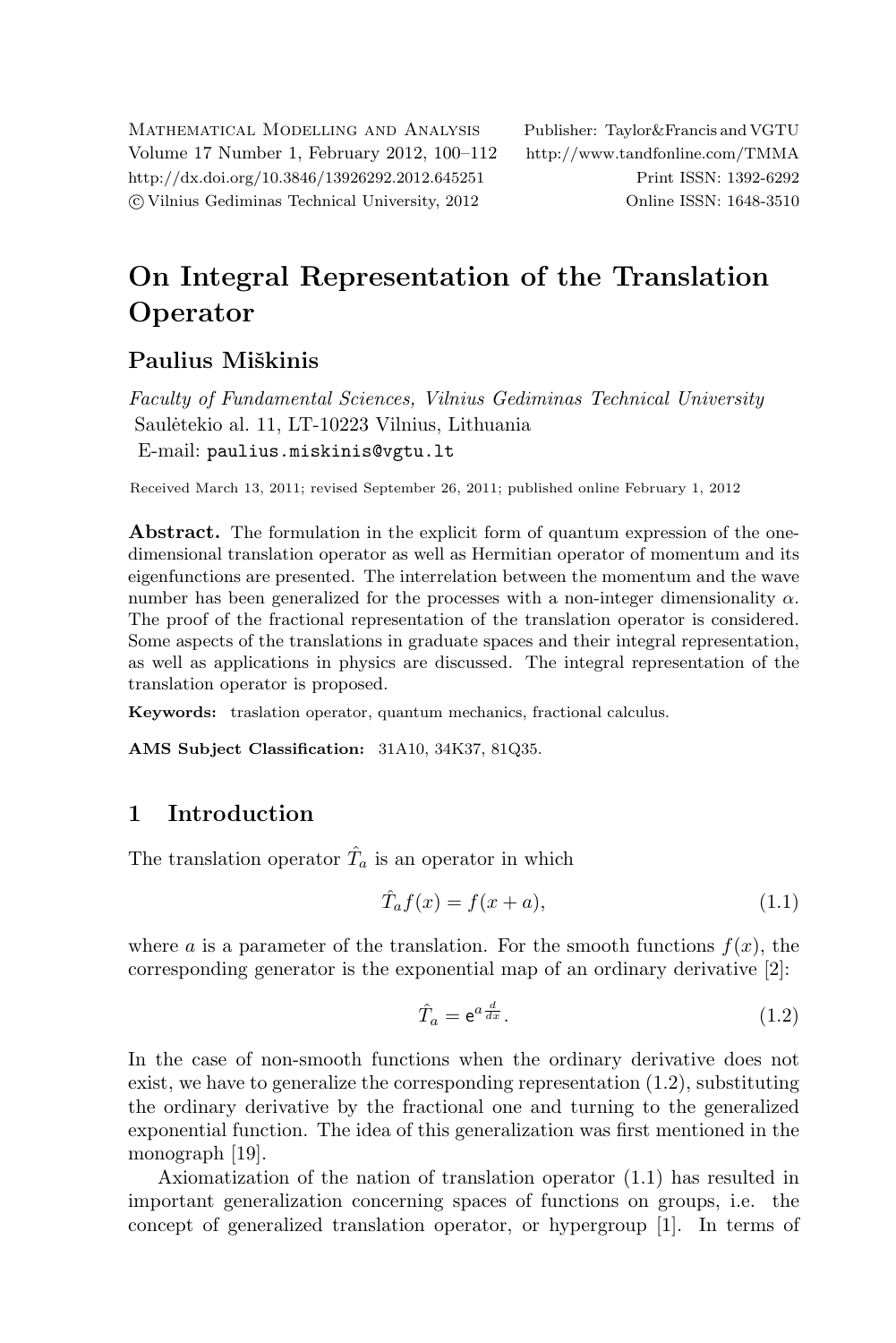generalized translation operator, it is possible to formulate such important mathematical concepts as convolution, group algebra, positively defined function, almost periodic function, etc. In particular, the theory of generalized translation operator has essential application in abstract harmonic analysis [\[11\]](#page-11-2). Worth noting that in the theory of differential equations, the concept of translation operator along the trajectories of differential equation, which has no direct relation to functional analysis, is also denoted as translation operator [\[7\]](#page-11-3). Similarly as the concept of generalized solution, it is usually not expressed by an explicit formula; however, numerous properties of translation operator may be derived directly from the properties of differential equation. In the theory of differential equation, the term of translation operator is not commonly accepted; also the term "mapping for the time  $t_0$  to  $t$ " and some others are used in this sense. On the other hand, the development of computation technologies has stimulated the application of the term "translation operator" in the Hilbert space as sequences  $l^p[\Omega]$ , which actually has no direct relation to the concept of translation operator [\(1.1\)](#page-0-1) employed in the present work.

The physical basis for the existence of quantum mechanics comprises a series of phenomena described by the mathematical theory of the Wienerian processes.

The Lévy stochastic process is a natural generalization of the Brownian motion or the Wiener stochastic process [\[4\]](#page-11-4). The foundation for this generalization is the theory of stable probability distributions developed by Lévy  $[12]$ . The most fundamental property of the Lévy distributions is the stability with respect to addition, in accordance with the generalized central limit theorem. Thus, from the probability theory point of view, the stable probability law is a generalization of the well-known Gaussian law. The Lévy processes are characterized by the Lévy index  $\alpha$ , which takes values  $0 < \alpha \leq 2$ . At  $\alpha = 2$  we have the Gaussian process or the process of the Brownian motion. Lévy process is widely used to model a variety of processes such as anomalous diffusion [\[14\]](#page-12-1), turbulence [\[5\]](#page-11-6), chaotic dynamics [\[22\]](#page-12-2), plasma physics [\[24\]](#page-12-3), financial dynamics [\[15\]](#page-12-4), biology and physiology [\[21\]](#page-12-5) (for recent references see e.g. [\[3,](#page-11-7) [18,](#page-12-6) [23\]](#page-12-7)) .



<span id="page-1-0"></span>Figure 1. Schematic representation of interrelations of Wienerian processes (WP), Lévy processes (LP), quantum mechanics (QM) and fractional quantum mechanics (FQM).

The constantly increasing number of experimental facts in various fields of knowledge related to classical non-Wienerian processes [\[4,](#page-11-4) [12,](#page-11-5) [14\]](#page-12-1) evokes a natural desire to "close" the commutative diagram shown in Fig. [1](#page-1-0) and, at least formally, to consider the possible existence of a quantum analogue of a more narrow class of phenomena related to Lévy processes, the so-called fractional quantum mechanics (FQM) [\[8,](#page-11-8) [10,](#page-11-9) [13\]](#page-12-8).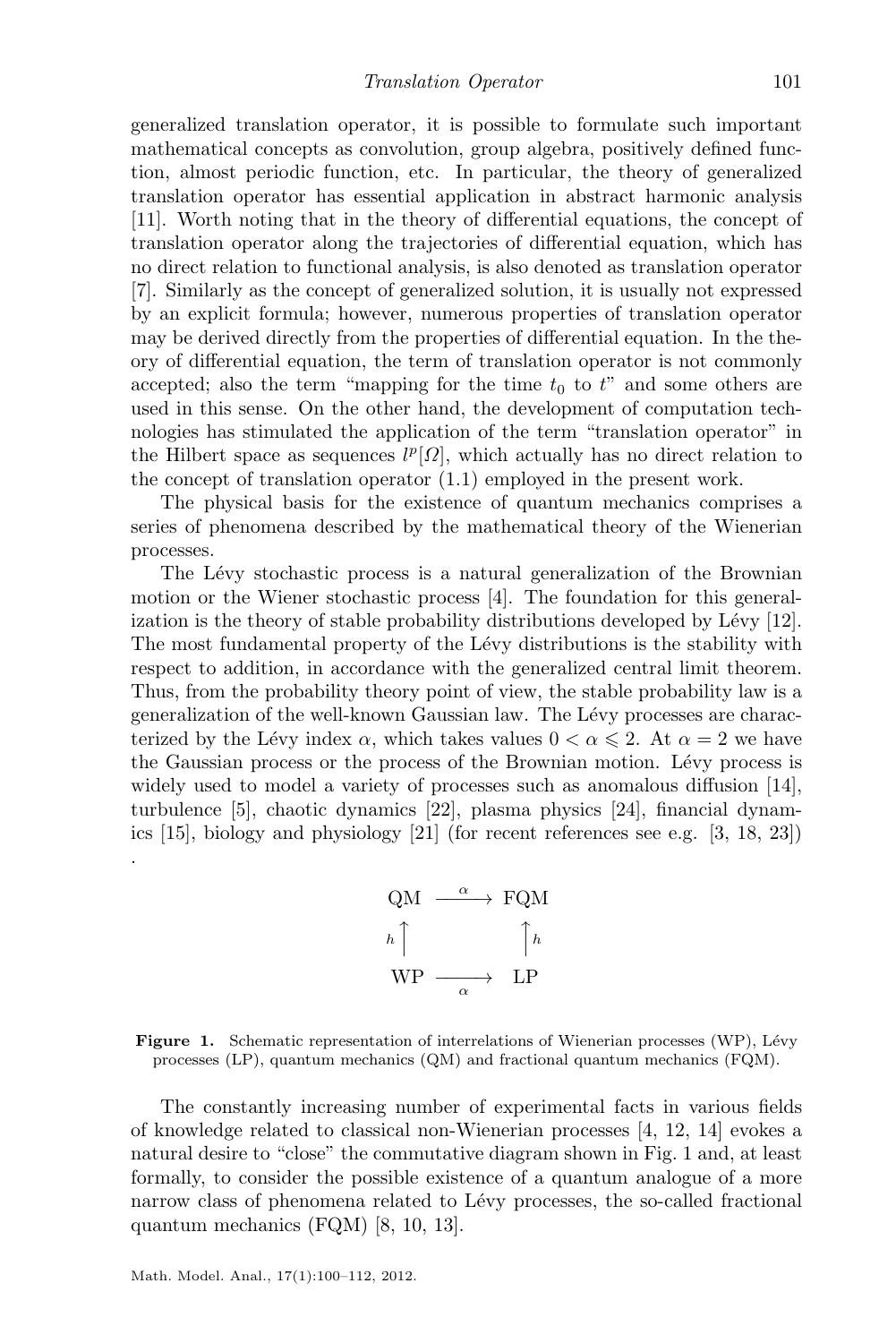The present note offers a brief discussion of one of the crucial issues related to FQM, which is the one-dimensional operator of momentum. Like in usual quantum mechanics (QM), one-dimensional problems are a kind of excess idealization. Nevertheless, they may be used for elucidating the fundamental features of FQM. One-dimensional problems arise while considering the threedimensional evolutionary equation in which the interaction potential depends on a single coordinate. This fact allows, with the aid of a corresponding factorization, to move to a simpler one-dimensional evolutionary equation.

The purpose of this paper is formulation in the explicit form quantum expression of the one-dimensional operator of momentum for the fractional probability processes. The proof of the fractional representation of the translation operator and the corresponding integral representation is considered. Some aspects of the translations in graduate spaces and their integral representation, as well as applications in physics are discussed.

## 2 Fractional Quantum Operator of Momentum

The classical definition of momentum in QM follows from the invariance of the Hamiltonian of the quantum system  $H$  with respect to the infinitesimal displacements  $\delta x$ . Under such transformation, the wave function  $\psi(x)$  turns into the function

$$
\psi(x + \delta x) = \psi(x) + \delta x \partial_x \psi = (1 + \delta x \partial_x) \psi(x),
$$

here  $\partial_x$  is the differentiation operator over the space variable x [\[6,](#page-11-10) [9\]](#page-11-11).

However, it may turn out that  $\partial_x \psi$  does not exist, but there exists the socalled fractional derivative  $\partial_x^{\alpha} \psi$  in which the order of the derivative  $\alpha$  may be both an integer and a fractional number. For the function determined on the whole real axis R, the right and left derivatives of the order  $\alpha$  are derived as

$$
\partial_{\pm}^{\alpha}\psi(x) = \frac{\{\alpha\}}{\Gamma(1-\{\alpha\})} \int_0^{\infty} \frac{\psi^{([\alpha])(x) - \psi^{([\alpha])(x \mp \xi)}}{\xi^{1+\{\alpha\}}} d\xi,
$$

where  $[\alpha]$  and  $\{\alpha\}$  are the integer and the fractional parts of the parameter  $\alpha$ (for details, see Appendix). For the bilateral derivatives to exist, it is sufficient that  $\psi(x) \in C^{[\alpha]}(\Omega)$ , where  $C^{[\alpha]}(\Omega)$  is a set of continuously differentiated functions of the order  $\alpha$  determined on the domain  $\Omega$  [\[18\]](#page-12-6).

Another peculiarity related to the operator of momentum is the expansion of the wave-function  $\psi(x)$  into a Taylor series by fractional powers [\[23\]](#page-12-7)

<span id="page-2-0"></span>
$$
\psi(x) = \sum_{n=0}^{\lbrack \alpha \rbrack} c_n^{(\alpha)} (x - x_0)^{\alpha + n} + R_n(x), \tag{2.1}
$$

where  $c_n^{(\alpha)}$  are numerical coefficients and  $R_n(x)$  is the residual term, which provides a better approach to the initial function. In all such cases, determination of the quantum operator of momentum should be specified.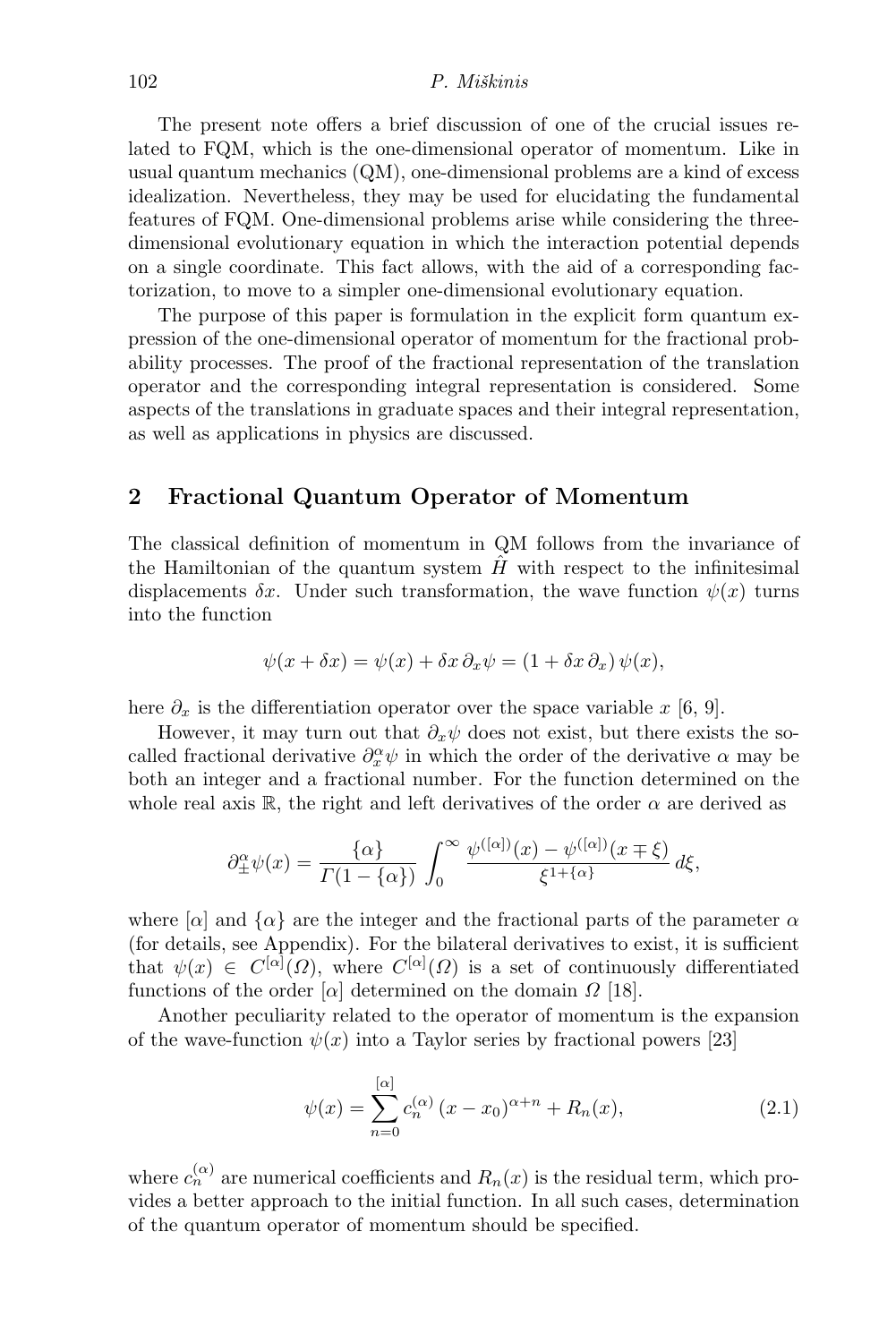It is reasonable to suppose that the momentum operator should be proportional to the fractional derivative:

<span id="page-3-3"></span><span id="page-3-0"></span>
$$
\hat{p} = C\partial_+^{\alpha}\psi(x) \tag{2.2}
$$

here C is a certain coefficient of proportionality. For  $\alpha \to 0$ , we must obtain a usual quantum operator of momentum,  $\hat{p} = -i\hbar\partial_x$ . Thus, in FMQ we always deal with two kinds of limit transitions: (1)  $\hbar \rightarrow 0$ , when we shift to classical mechanics, and (2)  $\alpha \rightarrow 0$ , when we turn to usual QM (see Fig. [1\)](#page-1-0).

The kind of the coefficient  $C$  in the expression for the momentum  $(2.2)$  is best defined if on the whole real axis we consider a flat wave of the form

$$
\psi(x,t) = A e^{i\kappa x - i\frac{E}{\hbar}t}, \quad \kappa = \left(\frac{p}{\hbar l_0^{\alpha - 1}}\right)^{\frac{1}{\alpha}},\tag{2.3}
$$

there  $\hbar$  is the Planck constant and  $l_0$  is a certain peculiar scale of the length of the nonlocal process under consideration.

Let us impose a requirement for the momentum operator [\(2.2\)](#page-3-0) to obey the eigenvalue equation  $\hat{p}\psi = p\psi$ . Applying the property of the fractional derivatives,  $\partial_{+}^{\alpha}e^{\kappa x} = \kappa^{\alpha}e^{\kappa x}$  (Re  $\kappa > 0$ ) (see Appendix), we obtain that

<span id="page-3-1"></span>
$$
C = (-i)^{\alpha} \hbar l_0^{\alpha - 1}.
$$
\n(2.4)

For the eigenvalues observed in QM to be real, the corresponding operators should be Hermitian. It is easy to see that the quantum operator of momentum  $(2.2)$  with the constant C from  $(2.4)$  is non-Hermitian. In order to obtain a Hermitian operator of momentum, to the type [\(2.2\)](#page-3-0) operator we will add a Hermite-conjugated operator  $\hat{p}^{\dagger}$ ; then, the momentum operator determined in this way

$$
\hat{p} = \frac{\hbar l_0^{\alpha - 1}}{2} \left[ (-i\partial_+)^\alpha + (i\tilde{\partial}_-)^\alpha \right],\tag{2.5}
$$

<span id="page-3-2"></span>here ∼ is the symbol of transposition, will be clearly Hermitian. Indeed, the momentum operator [\(2.5\)](#page-3-2)  $\hat{p} = (\hat{p}_+ + \hat{p}_-) / 2$  will be Hermitian because of the idempotency of the operation of Hermitian conjugation  $((\hat{p}^+)^+ = \hat{p})$  and the structure of the operator itself  $(\hat{p}_- = (\hat{p}_+)^+)$ . On the other hand, employing the rule of fractional integration by parts (see Appendix),

$$
p^* = \int_{-\infty}^{+\infty} \varphi^* \hat{p}^+ \psi \, dx = \frac{1}{2} \int_{-\infty}^{+\infty} \varphi^* (\hat{p}_- + \hat{p}_+) \psi \, dx = p,
$$

we directly see that the momentum operator is Hermitian for the different functions of state  $\varphi$  and  $\psi$ .

Thus, we obtain that the operator [\(2.5\)](#page-3-2) is Hermitian and its eigenvalues on the whole real axis are flat waves of the [\(2.3\)](#page-3-3) type. Like in the classical case, the eigenvalues of the momentum operator do not belong to the class  $L^2(\mathbb{R})$ . Therefore, they don't describe the physically realizable states of the quantum particle. These eigenfunctions should be regarded as the basic functions, which comprise the complete system of functions.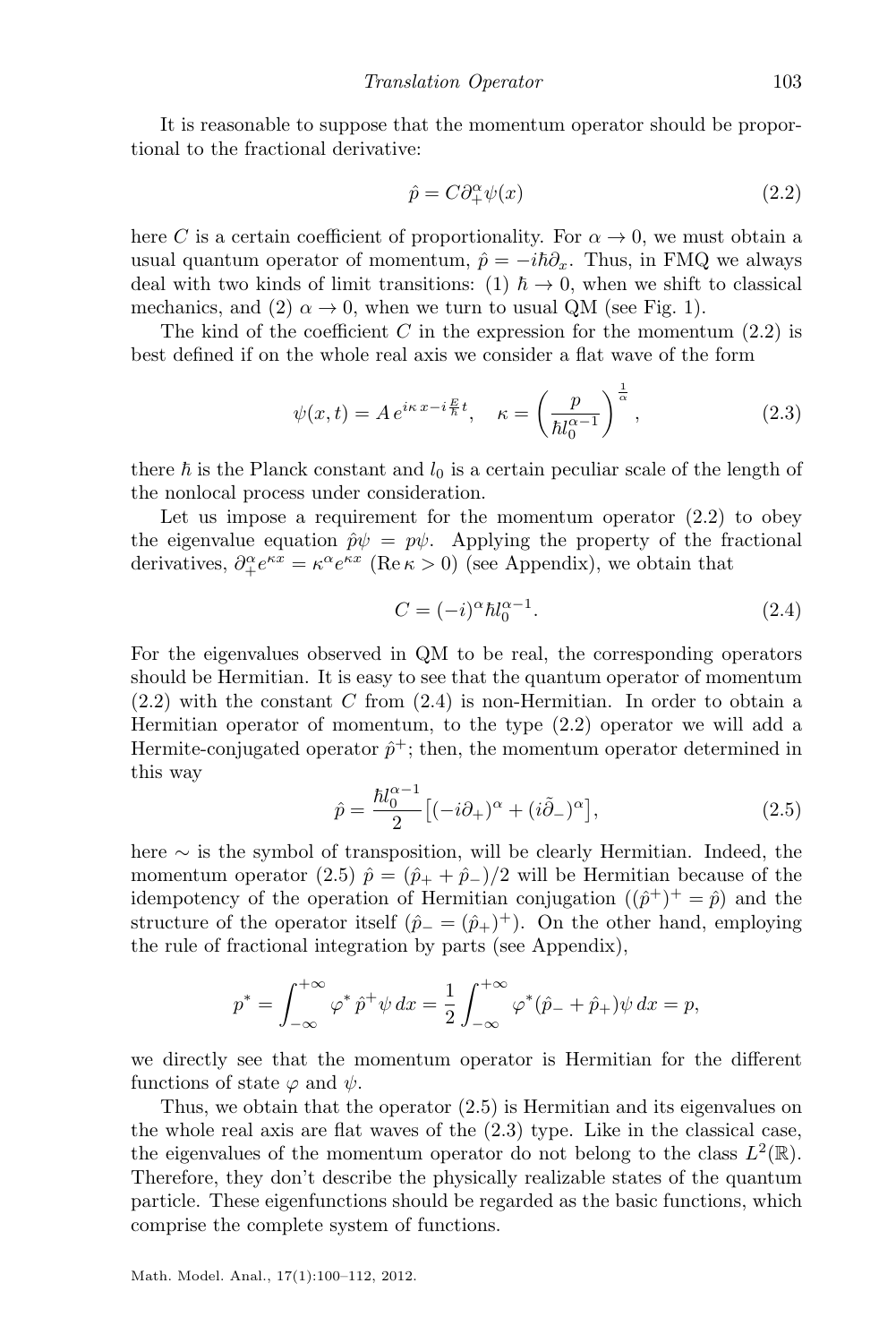## 3 Wave Function Normalization

To determine the constant normalization  $A$  in the expression for the flat wave [\(2.3\)](#page-3-3), we will take that  $\int \psi_0^* \psi_p dx = \delta(p)$ . This is a particular case of the conventional condition  $\int \psi_{p'} \psi_p dx = \delta(p'-p)$  for  $p' \equiv 0$ . Using the property of the  $\delta$ -function, we shall obtain that

$$
A = \sqrt{\frac{|\kappa|}{2\pi|p|}}, \quad \kappa \equiv \left(\frac{p}{\hbar l_0^{\alpha - 1}}\right)^{\frac{1}{\alpha}}.
$$
 (3.1)

Let us specify the peculiarities of such normalization. Firstly, generally speaking, the amplitude is a complex magnitude; secondly, it depends on the eigenvalue of the momentum p. Only when  $\alpha \to 1$ , as the case should be,  $A \to 1/\sqrt{2\pi\hbar}$ .

Inasmuch as the physical sense applies not to the amplitude itself but to  $|A|^2$ , the complex nature of A does not contradict unitarity. However, because of the complex nature of the amplitude we may get an impression that we deal with a damping wave; however, actually there is no damping, because  $A \neq A(x, t)$ . Besides, the same conclusion results from analysis of the dispersion expression of the corresponding Hamiltonian. The dependence  $A = A(p)$ is not a matter of principle and may be avoided by a suitable choice of the normalization condition. For instance, under condition  $\int \psi_{\kappa}^* \psi_{\kappa} dx = \delta(\kappa' - \kappa),$ the dependence  $A(p)$  is absent.

Another important circumstance should be noted as regards the type of the momentum operator. Transition to momentum representation is not a Fourier transformation. Momentum representation should be understood in the sense of f-representation:

$$
\psi(x) = \int a_f \psi_f(x) \, df, \quad \int \psi_{f'}^* \psi_f \, dx = \delta(f' - f).
$$

#### 4 Fractional Translation Operator

Lastly, let us derive the formula to express, through the momentum operator  $\hat{p}$ , the parallel translation operator in space to any finite (not only infinitesimal) distance. From the definition of such an operator it follows:

$$
i\hat{T}_{a+}^{\alpha}\psi(x) = \psi(x-a), \quad \hat{T}_{b-}^{\alpha}\psi(x) = \psi(x+b).
$$

In this case, a and b denote the values of finite displacements but not the coordinate ends of the interval.

Expanding the function  $\psi(x-a)$  in the neighbourhood of the point x into a Taylor series by fractional powers as in [\(2.1\)](#page-2-0) and employing the expression for the "right-hand" and "left-hand" parts of the momentum operator,

$$
\hat{p}^{\alpha}_{+} = -i\hbar l_0^{\alpha - 1} \partial_+^{\alpha}, \qquad \hat{p}^{\alpha}_{-} = i\hbar l_0^{\alpha - 1} \tilde{\partial}_-^{\alpha},
$$

we obtain that

$$
\hat{T}_{a+}^{\alpha} = \sum_{k=0}^{\infty} \frac{(ia)^{\alpha+k-1}}{(h_0^{\alpha-1})^{(\alpha+k-1)/\alpha}} \frac{\hat{p}_+^{(\alpha+k-1)}}{\Gamma(\alpha+k)} \equiv E_{1-\alpha}^{\kappa_a \hat{p}_+^{\alpha}},
$$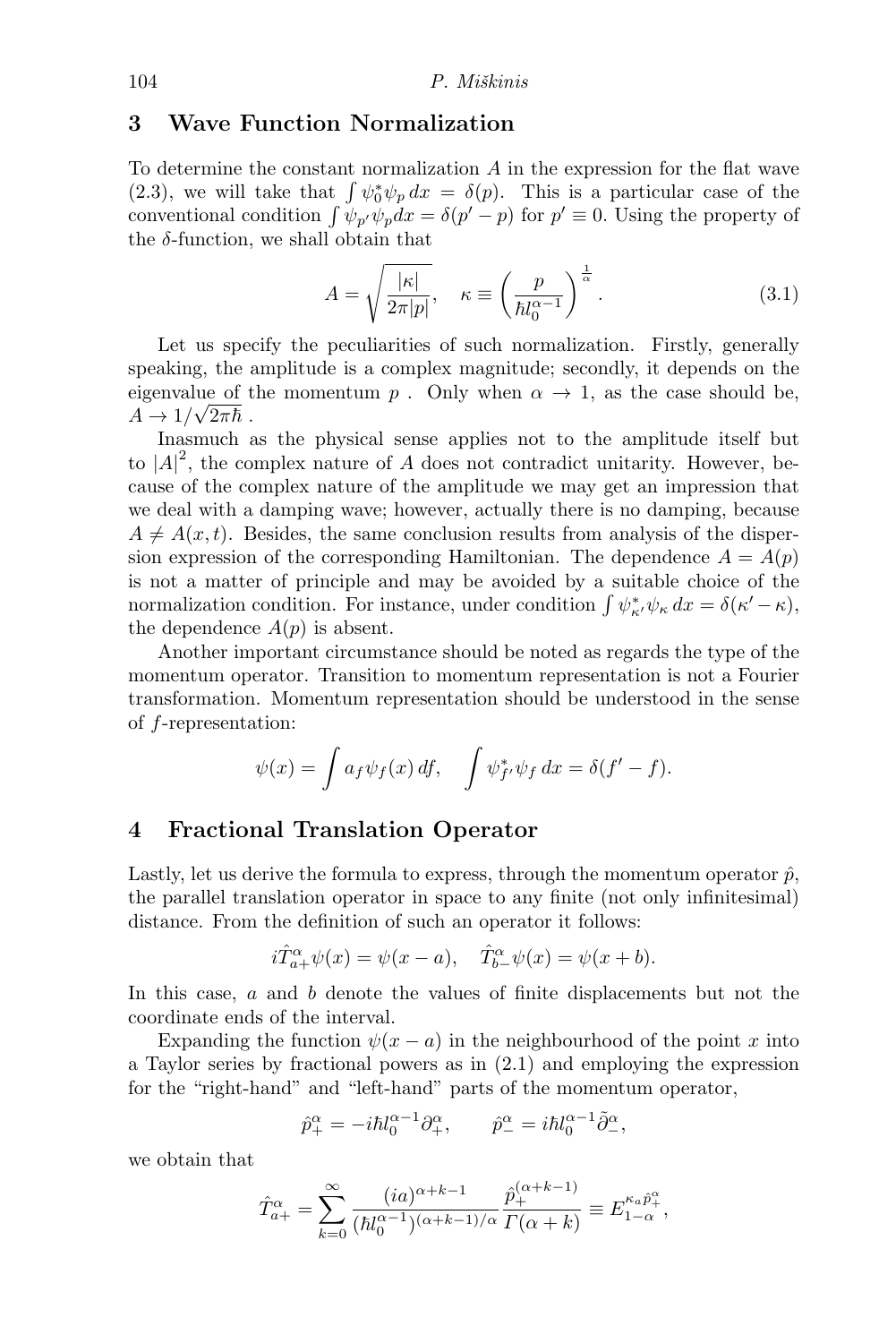where  $E^z_\mu$  is the generalized exponential function (see Appendix). These are exactly the finite displacement operators we have been searching for.

For  $\alpha \to 1$ , for  $\hat{T}_{a+}^{\alpha}$  we obtain that

<span id="page-5-0"></span>
$$
\hat{T}_{a+}^{\alpha} \rightarrow \sum_{k=0}^{\infty} \left(\frac{ia}{\hbar}\right)^k \frac{\hat{p}_+^k}{k!} \equiv e^{i\frac{a}{\hbar}\hat{p}_+},\tag{4.1}
$$

The expression  $\hat{T}_{b-}^{\alpha}$  could be obtain by substituting in equation [\(4.1\)](#page-5-0)  $a \to -b$ and  $\hat{p}_+^{\alpha} \rightarrow \hat{p}_-^{\alpha}$ .

#### 5 Integral Representation of the Translation Operator

Thus, in both the classical and quantum cases, the translation operator may be represented as an exponent (see  $(1.2)$  and  $(4.1)$ ). An exponent, and in a broader sense also a power series, may be represented as an integral.

**Lemma 1.** The residue of the Euler  $\gamma$ -function is

$$
Res_n \Gamma(-z) = (-1)^{n+1}/n!.
$$

*Proof.* Let us use the identity  $\Gamma(z)\Gamma(1-z) = \pi/\sin \pi z$ , which is valid not only for real, but also for complex  $z \in \mathbb{C}$ . From it, let us express  $\Gamma(z)$  and substitute  $-z$  for  $z$ :

$$
\Gamma(-z) = -\frac{\pi}{\sin \pi z} \frac{1}{\Gamma(1+z)}.
$$

Let us calculate the residue at the point  $z = n$ :

$$
Res_n \Gamma(-z) = \lim_{z \to n} \Gamma(-z)(z - n) = -\frac{1}{\cos \pi n} \frac{1}{\Gamma(1 + n)} = \frac{(-1)^{(n+1)}}{n!}.
$$
 (5.1)

The lemma is proved.  $\square$ 

The above lemma allows finding an integral representation of the power series for which Theorem [1](#page-5-1) is valid.

#### <span id="page-5-2"></span>Theorem 1.

<span id="page-5-1"></span>
$$
\sum_{n=0}^{\infty} f(n) \frac{z^n}{n!} = \frac{1}{2\pi i} \oint_{\gamma} f(t) \Gamma(-t) (-z)^t dt.
$$
 (5.2)

*Proof.* In a complex plane, let us consider the integral  $\oint_{\gamma} f(t)\Gamma(-t)(-z)^t dt$ , in which the contour  $\gamma$  does not cover the singularities of the complex-valued function  $f(z)$ . Suppose that it is possible to close the contour  $\gamma$  on the right side, i.e. the contour is circumvent in the negative direction (Fig. [2\)](#page-6-0). From the theorem of the residue of the complex function  $f(z)$  [\[17\]](#page-12-9) and the above lemma it follows:

$$
\oint_{\gamma} f(t)\Gamma(-t)(-z)^{t} dt = -2\pi i \sum_{n=0}^{\infty} f(n) \frac{(-1)^{(n+1)}}{n!} (-z)^{n} = 2\pi i \sum_{n=0}^{\infty} f(n) \frac{z^{n}}{n!}.
$$

Dividing both parts of this expression by  $2\pi i$  gives the statement of the theorem.  $\Box$ 

<span id="page-5-3"></span>Math. Model. Anal., 17(1):100–112, 2012.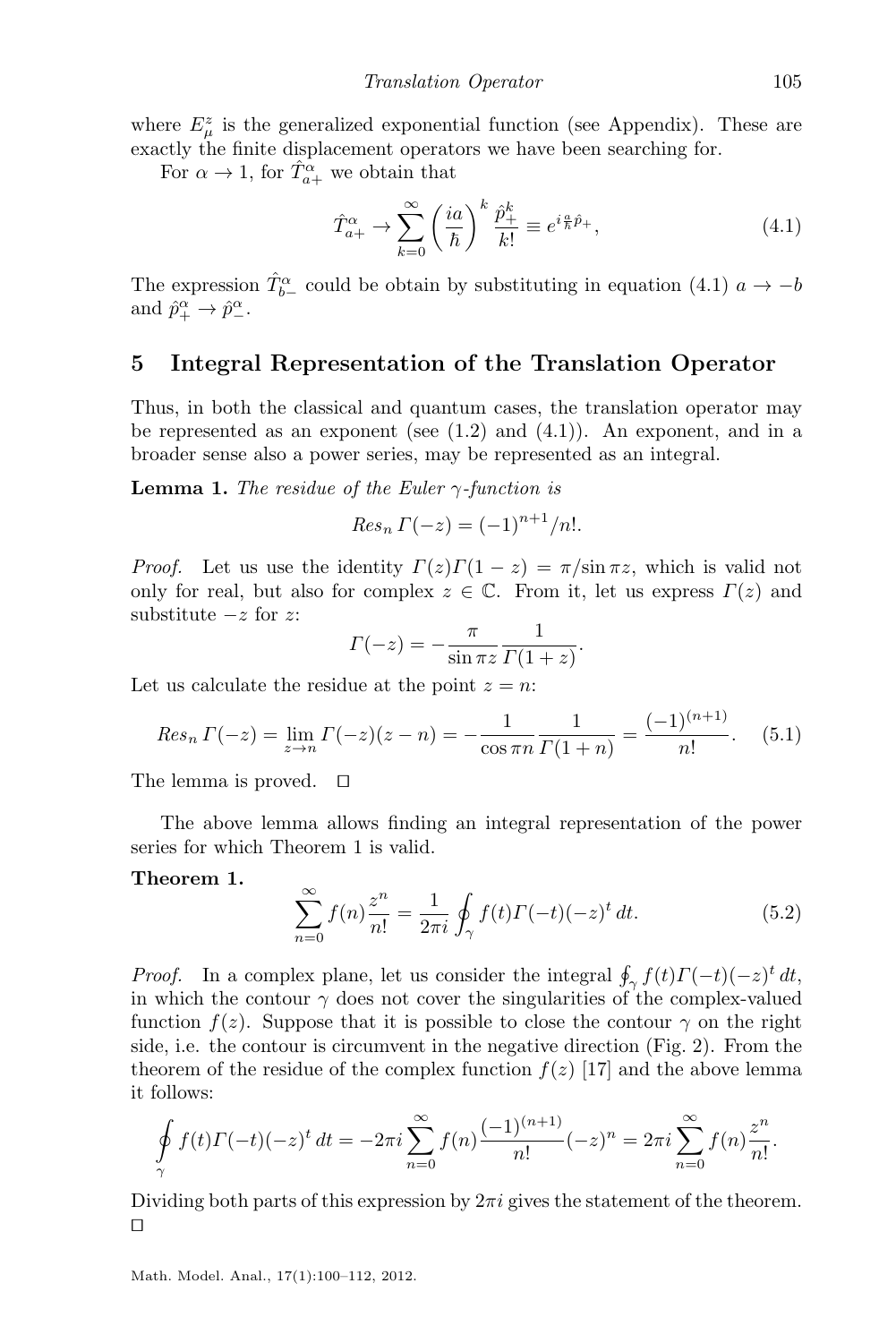

<span id="page-6-0"></span>**Figure 2.** The singular points of the function  $\Gamma(-z)$  on the complex plane C are marked with a dot " $\bullet$ ". The possible singular points of the function  $f(z)$  are marked with " $\times$ ". The contour  $\gamma$  is supposed to be closed on the right side.

Corollary 1. The classical right-translation operator has the following integral representation

<span id="page-6-1"></span>
$$
\hat{T}_{a+} = e^{-a\frac{d}{dx}} = \frac{1}{2\pi i} \oint_{\gamma} \Gamma(-t) a^t \partial_{x+}^t dt.
$$
\n(5.3)

<span id="page-6-2"></span>Corollary 2.

$$
\hat{T}_{a+}^{\alpha} = E_{1-\alpha}^{\kappa_a \hat{p}_+^{\alpha}} = \frac{1}{2\pi i} \oint_{\gamma} \Gamma(-t) a^{\alpha+t} \partial_{x+}^{\alpha+t} dt.
$$
\n(5.4)

<span id="page-6-3"></span>Corollary 3.

$$
\frac{d}{dx} = \log\left[\frac{1}{2\pi i}\oint_{\gamma} \Gamma(-t)\partial_{x+}^t dt\right].
$$
\n(5.5)

<span id="page-6-4"></span>Corollary 4.

$$
\partial_{x+}^{\alpha} = \log \left[ \frac{1}{2\pi i} \oint_{\gamma} \Gamma(-t) \partial_{x+}^{\alpha+t-1} dt \right]. \tag{5.6}
$$

*Proof.* By applying  $(5.2)$  to the exponential representation  $(1.2)$  we obtain the statement of Corollary [1.](#page-5-3) Note here, the order of the fractional derivative in [\(5.3\)](#page-6-1) and below is a complex value. The effect of the fractional derivative  $\partial_{x+}^{\alpha}$  on both sides of expression [\(5.3\)](#page-6-1) gives Corollary [2.](#page-6-2) The logarithmic function from both parts of expression [\(5.3\)](#page-6-1) for  $a = 1$  gives [\(5.5\)](#page-6-3). Finally, substituting  $f(x) \rightarrow$  $\partial_{x+}^{\alpha-1} f(x)$  in expression [\(5.5\)](#page-6-3) for  $df/dx$  results in [\(5.6\)](#page-6-4). Thus, Corollaries [1–](#page-5-3)[4](#page-6-4) are proved.  $\quad \Box$ 

## 6 The Simplest Nonlocal Superalgebra

The simplest nonlocal supergroup generators have the following representation

$$
\{Q^\alpha_\sigma,Q^\alpha_\rho\}=2\,(\gamma^\mu C)_{\sigma\rho}\,P^\,\alpha_\mu,\quad \left[Q^\alpha_\sigma,P^\,\alpha_\mu\right]=0,
$$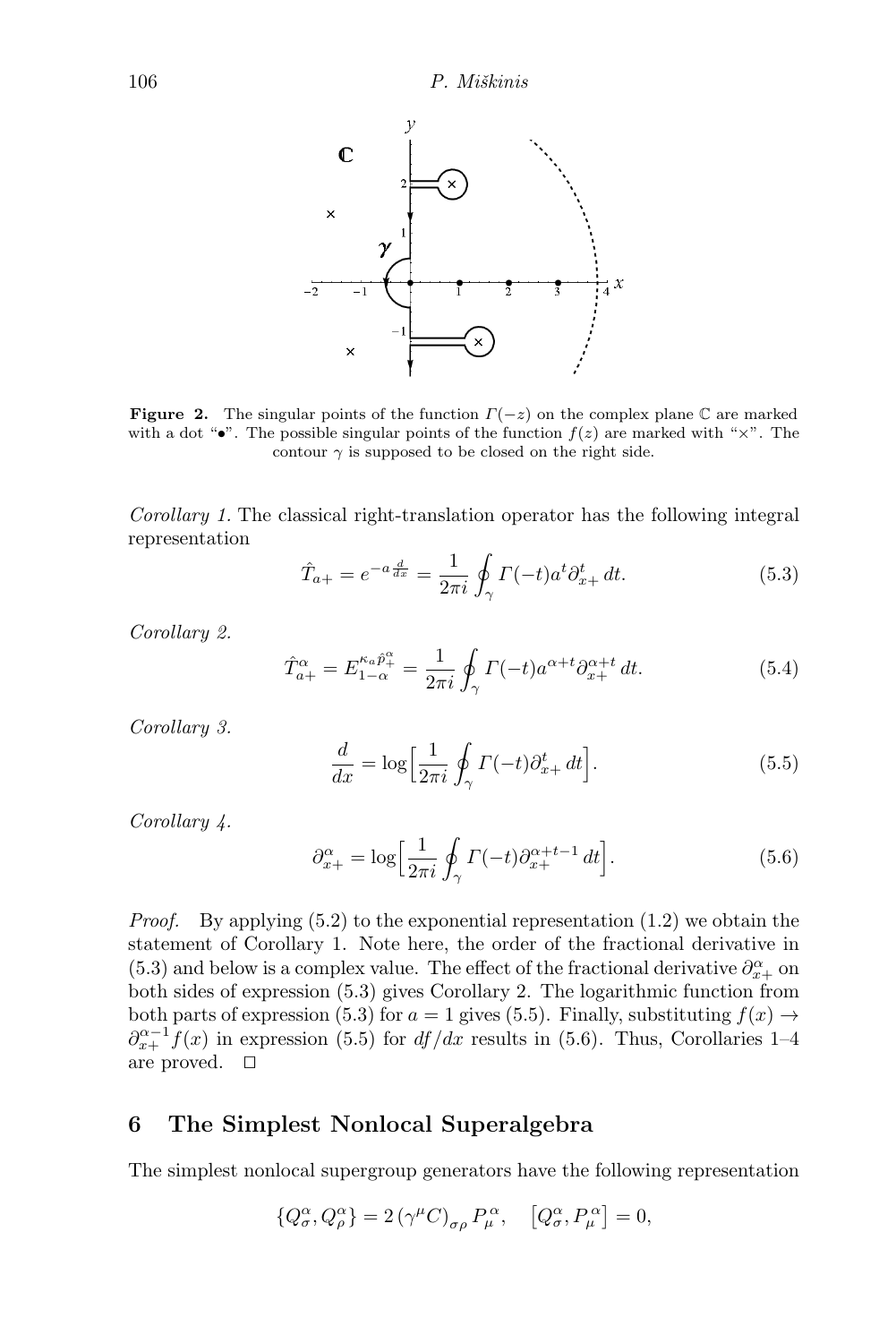where  $Q_{\sigma}^{\alpha}$  is the generator of supertranslations,  $\sigma, \rho = 1, 2, \gamma^{\mu}$  are the Dirac  $\gamma$ -matrices,  $C_{\sigma\rho}$  is the matrix of charge conjugation and  $P_{\mu}^{\alpha}$  is the four-dimensional operator of momenta with fractional order  $\alpha$ .

We are interested in the explicit form of these generators, similarly as the generator

$$
P_{\mu}^{\alpha} = \frac{1}{2} \left[ (-i\partial_{\mu+})^{\alpha} + (i\tilde{\partial}_{\mu-})^{\alpha} \right] \equiv \partial_{\mu}^{\alpha},
$$

is a translation generator in the space  $X^{\alpha} \ni x$  with fractional dimension  $\alpha$  $(\hbar = l_0^{\alpha-1} = 1)$ . Now we have to expand the concept of space-time so as it could include the supersymmetric partner of coordinate  $x$ . Let us denote the superspace produced by the couple  $x_{\mu}$ ,  $\theta_{\sigma}$ . The supersymmetry generator would be defined as follows:

$$
Q_{\sigma}^{\alpha} = \frac{\partial}{\partial \bar{\theta}^{\sigma}} + (\gamma^{\mu} \theta)_{\sigma} \partial_{\mu}^{\alpha},
$$

where  $\theta$  is the Grassmann number. We choose exactly this representation, because, as could be expected, the anticommutator between two such generators, gives the space translation

$$
\{Q^\alpha_\sigma,Q^\alpha_\rho\}=2\,(\gamma^\mu C)_{\sigma\rho}\,\partial^\alpha_\mu.
$$

Note that  $\bar{\varepsilon}Q$  performs superspace transformations:

$$
x^{\mu} \to x^{\mu} - \bar{\varepsilon} \gamma^{\mu} \theta, \quad \theta^{\sigma} \to \theta^{\sigma} + \varepsilon^{\sigma}.
$$

Also, note that it is possible to create the operator

$$
D^{\alpha}_{\sigma} = \frac{\partial}{\partial \bar{\theta}^{\sigma}} + (\gamma^{\mu} \partial_{\mu}^{\alpha} \theta)_{\sigma} ,
$$

which anticommutes with the supersymmetry generator  $\{Q_{\sigma}^{\alpha}, D_{\rho}^{\alpha}\}=0$ . It is very important, because we may impose constraints on supersymmetry representations without destroying this symmetry. This allows deriving reduced representations from nonreduced ones.

## 7 Conclusions

Note that the classical restriction on the smoothness of the wave function  $\psi(x) \in C^2([a, b])$  does not hold here. The restriction on  $\psi(x)$  follows from the continuity equation; however, in the case of fractional dimension we can show that the condition of continuity is changed, and the limitation on  $\psi(x)$  is reduced to  $\psi(x) \in C^{[\alpha]}([a, b]).$ 

Another note pertains to the structure of the momentum operator. It seems highly significant that the momentum operator consists of two parts—the right and left displacements. In classical fractional mechanics, it is quite possible to limit ourselves to one of these two components,  $\hat{p}_+$  or  $\hat{p}_-$ . In the quantum case, it is impossible to take such a limit, because the full operator of momentum is a Hermitian.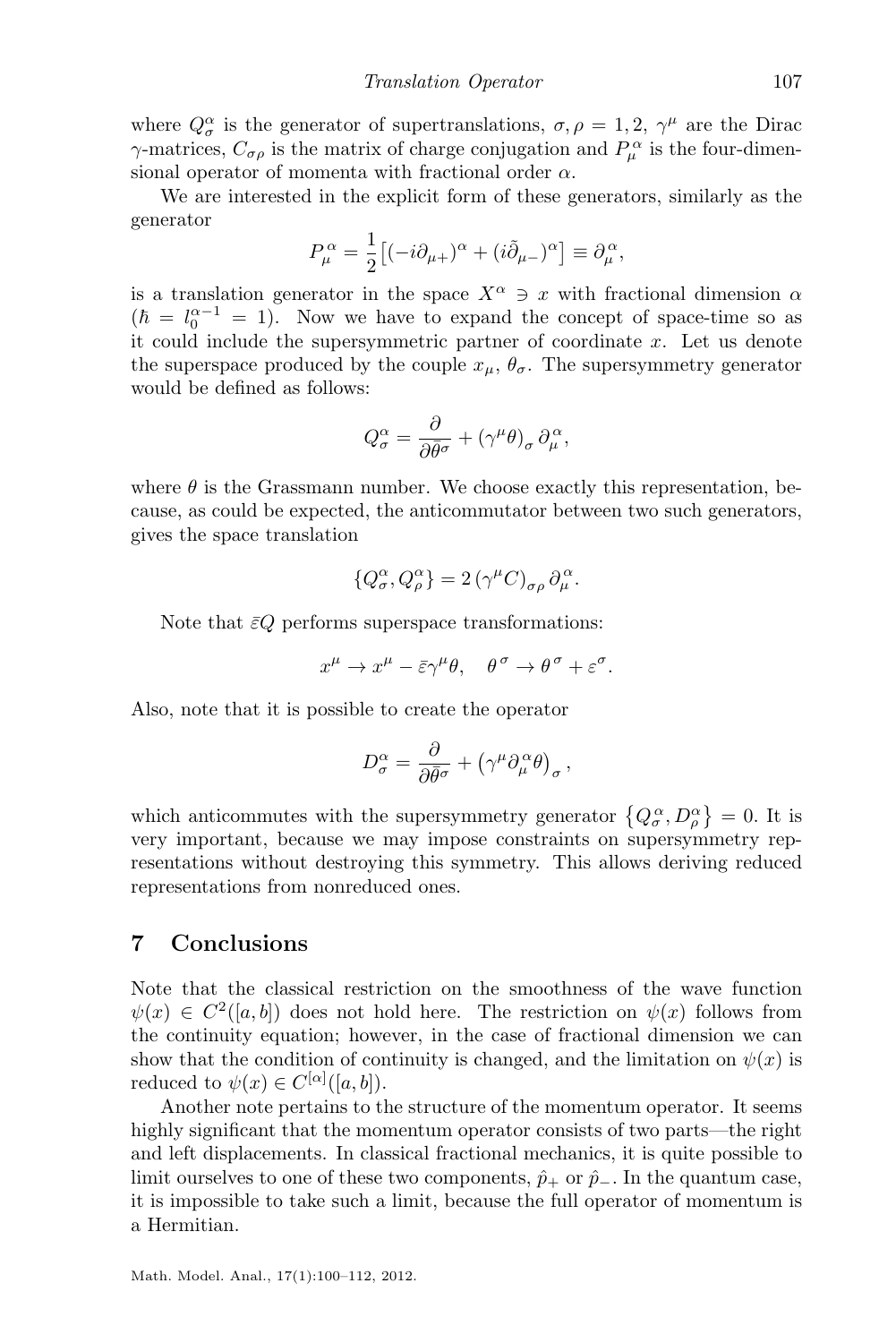The limit transition  $\hbar \to 0$  for  $\{\alpha\} \neq 0$  means transition to classical fractional mechanics. However, the form of the momentum operator undergoes no qualitative change:  $\hat{p} = \frac{1}{2}(\hat{p}_+ + \hat{p}_-),$  i.e. it consists of two parts, each being proportional to its one-sided derivative. For linear evolutionary equations of classical (not quantum) fractional mechanics this type of structure of the momentum operator may be simplified if  $\hat{p} = \hat{p}_+$  or  $\hat{p} = \hat{p}_-$ . However, here additional considerations are necessary. For the nonlinear fractional evolutionary processes it is impossible in principle, because  $\hat{p}_+ = \hat{p}_-$  is the condition of smoothness.

From the definition of  $\kappa$  there follows an interrelation between the momentum and the wave number  $p = \hbar l_0^{\alpha-1} \kappa^{\alpha}$ , for  $\alpha \to 1$ ,  $\kappa \to k$  this expression turns into  $p = \hbar k$ .

The appearance of the characteristic length scale of  $l_0$  and the power dependence of the quantum particle momentum on the wave number directly indicate the fractional character of quantum mechanics.

Thus we have the Hermitian quantum operator of momentum [\(2.5\)](#page-3-2) with the eigenfunctions [\(2.3\)](#page-3-3). This allows us to construct the quadratic form of the Hamiltonian  $\hat{H} \propto \hat{p}^2$  instead of the nonlinear form  $\hat{H} \propto D_\alpha |p|^\alpha$  [\[8\]](#page-11-8), and the Hermitian Hamiltonian instead of non-Hermitian proposed in [\[10\]](#page-11-9), and the Unitarian Hamiltonian instead of non-unitarian proposed in [\[13\]](#page-12-8).

The following aspect deserves special attention. According to the theory of dynamical systems, there is a strict border-line between the local and nonlocal evolutionary systems. Therefore, the integral presentation of the translation operator and the resulting consequences seem very intriguing. It appears that the classical local operator of the derivative may be presented in an absolutely nonlocal form (see [\(5.5\)](#page-6-3)). This implies that local dynamical systems are a particular case of nonlocal systems which are much less studied.

## Appendix A

The right and left fractional derivatives are defined in the form

$$
\partial_{\pm}^{\alpha} f(x) = \frac{\{\alpha\}}{\Gamma(1 - \{\alpha\})} \int_0^{+\infty} \frac{f^{[\alpha]}(x) - f^{[\alpha]}(x \mp \xi)}{\xi^{1 + \{\alpha\}}} d\xi, \tag{A.1}
$$

where  $\Gamma(z)$  is the Euler  $\gamma$ -function,  $\alpha = [\alpha] + {\alpha}$  are the integer and the fractional parts of the real number  $\alpha \in \mathbb{R}$ . These are the so-called Marchaud derivatives [\[16\]](#page-12-10), which on the whole real axis are more natural than, e.g., the Riemann–Liouville derivatives. For instance, for the functions determined on  $\mathbb{R}: f(x) \in L^p$ , where  $1 \leqslant p < 1/\alpha$ ,

<span id="page-8-1"></span><span id="page-8-0"></span>
$$
\partial_{\pm}^{\alpha}I_{\pm}^{\alpha}f(x) = f(x),\tag{A.2}
$$

here  $I_{\pm}^{\alpha} f(x)$  is a fractional integral of the order  $\alpha$ , whereas for the Riemann– Liouville derivatives the property [\(A.2\)](#page-8-0) holds only if  $\alpha = 1$ . The Marchaud derivatives, on sufficiently "good" functions, coincide with the Riemann–Liouville derivatives, however, in contrast to the latter, they allow even an increase of the functions of the order below  $\alpha$  on the infinity. The differences between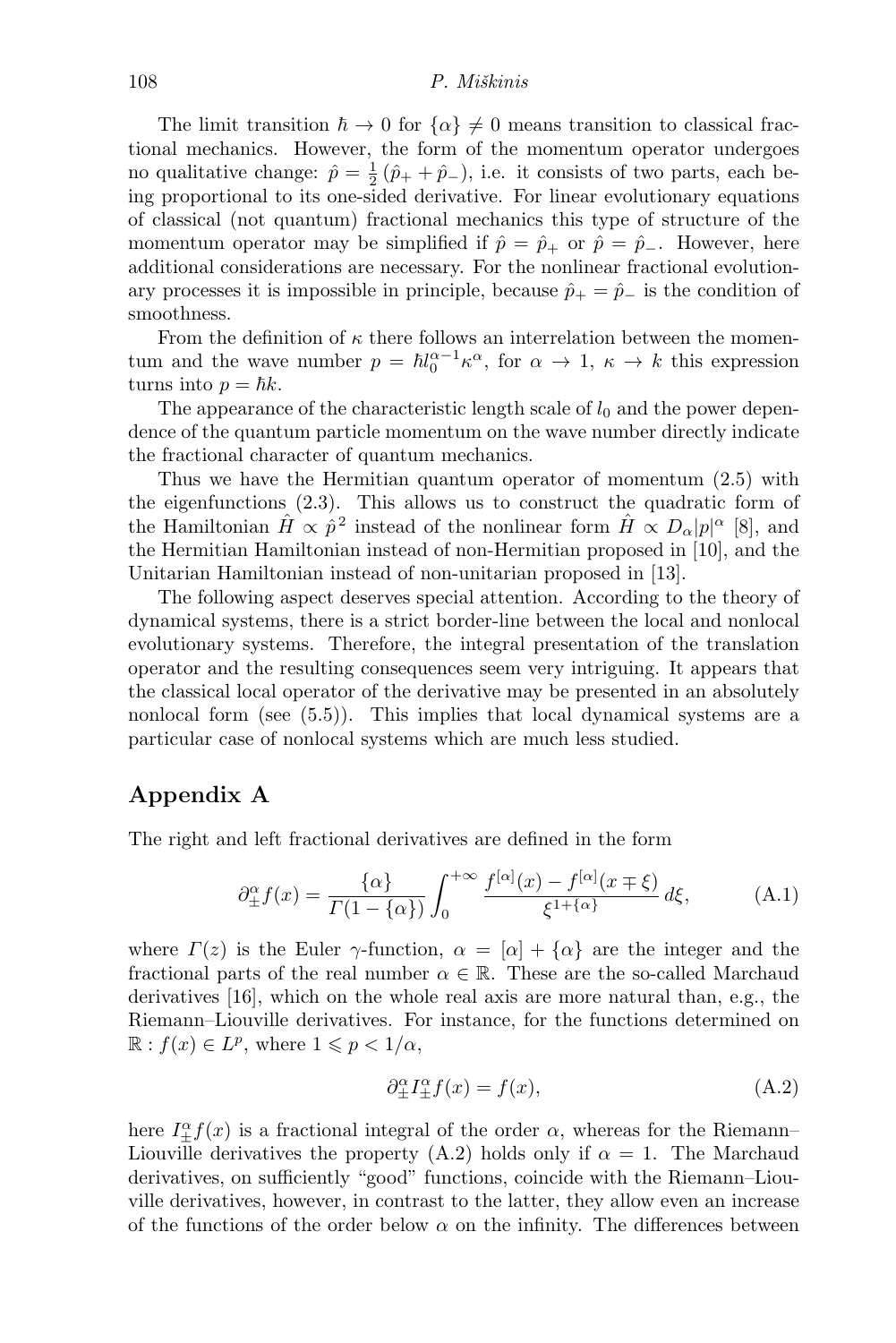the Riemann–Liouville and Marchaud functions, related to the behaviour on the infinity, are absent in the case of a finite interval [\[20\]](#page-12-11).

Remind here that the one-parametrical family of linear limited operators  ${T_\alpha}$ ,  $\alpha \geq 0$  in the Banach space X comprises a semi-group, if

$$
T_{\alpha}T_{\beta}=T_{\alpha+\beta}, \quad \alpha \geqslant 0, \ \beta \geqslant 0, \qquad T_0\varphi=\varphi, \quad \forall \varphi \in X.
$$

A semigroup of operators is called strongly continuous if

$$
\lim_{\alpha \to \alpha_0} ||T_\alpha \varphi - T_{\alpha_0} \varphi|| = 0, \quad 0 \le \alpha_0 < \infty, \ \forall \varphi \in X.
$$

From the semigroup character of the family  $\{\partial_{\pm}^{\alpha}\}$  [\(A.1\)](#page-8-1) it follows that if a semigroup is strongly continuous when  $\alpha = 0$ , it is inevitably strongly continuous for all  $\alpha \geqslant 0$ .

From the definition of the fractional operators it follows that fractional integration operators comprise in  $L^p(a, b)$ ,  $p \geq 1$  a semigroup, which is continuous in the uniform topology for all  $\alpha > 0$ .  $L^p(a, b)$ , as usual, denote a set of functions  $|f|^p$  in the p power, which are measurable according to Lebesgue.

The form of the approximation of the operator  $I_{a+}^{\alpha}$  to unity when  $\alpha \to 0$  is conditioned by the form of the generating operator  $\mathcal{L}(x) \equiv \lim_{\alpha \to +0} ||I^{\alpha}_{a+} \varphi \varphi$ / $\alpha$ . The expression for the operator is calculated from the definition using the L'Hôpital rule. The calculation gives the following expression for the form of  $I_{a+}^{\alpha} \varphi$  approximation:

$$
\mathcal{L}(x) = \frac{d}{dx} \int_a^x \ln(x - t) \varphi(x) dt - \Gamma'(1) \varphi(x),
$$

for almost all  $x$ . It is convenient to make use of unified designation also for the other integrals and derivatives, considering that

$$
\partial_+^{\alpha} f = I_+^{-\alpha} f = (I_+^{\alpha}) f, \quad \alpha > 0.
$$

The semigroup character of the fractional derivatives is

$$
\partial_{\pm}^{\alpha} \partial_{\pm}^{\beta} f(x) = \partial_{\pm}^{\beta} \partial_{\pm}^{\alpha} f(x) = \partial_{\pm}^{\alpha + \beta} f(x).
$$

The fractional integration by parts is

$$
\int_a^b \varphi(x) \partial_+^{\alpha} \psi(x) \, dx = \int_a^b \psi(x) \partial_-^{\alpha} \varphi(x) \, dx,
$$

Example 1a: 
$$
\partial_{+}^{\alpha} e^{\lambda x + \mu} = \lambda^{\alpha} e^{\lambda x + \mu}
$$
 (Re  $\lambda > 0$ ),  
Example 1b:  $\partial_{-}^{\alpha} e^{\lambda x + \mu} = (-\lambda)^{\alpha} e^{\lambda x + \mu}$  (Re  $\lambda < 0$ ).

Some special functions are a very convenient tool for applications, e.g., the Mittag-Leffler function:

$$
E_{\alpha,\beta}(z) = \sum_{k=0}^{\infty} \frac{z^k}{\Gamma(\alpha k + \beta)}, \quad \alpha > 0, \ \beta > 0.
$$

Math. Model. Anal., 17(1):100–112, 2012.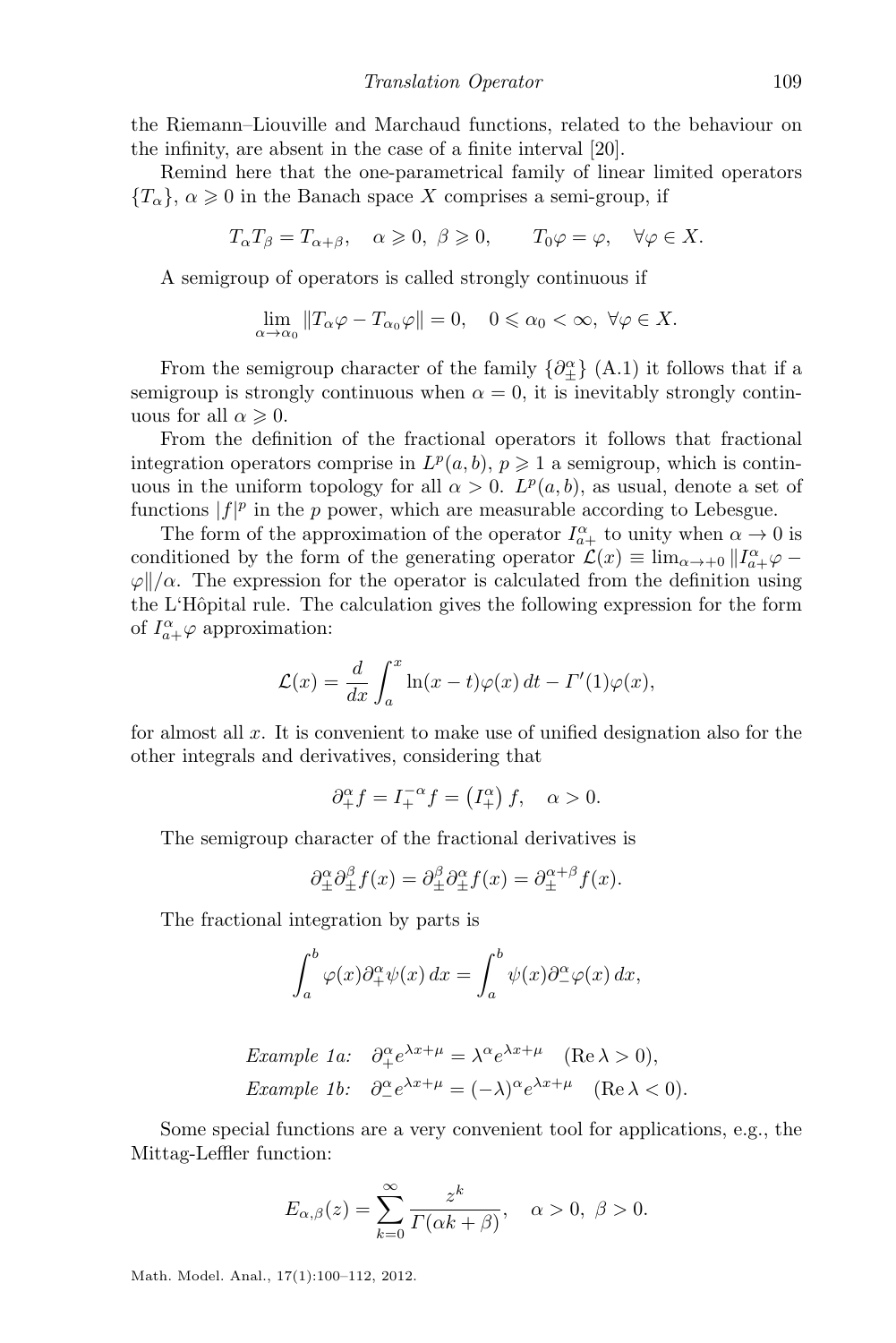It is obvious that  $E_{1,1}(z) = e^z$ .

Another example is the fractional exponential function:

$$
E_{\mu}^{z} = \sum_{k=0}^{\infty} \frac{z^{k-\mu}}{\Gamma(k-\mu+1)} = e^{-\mu} E_{1,1-\mu}(z) = \partial_{+}^{(\mu)} e^{z}, \quad \alpha > 0, \ \beta > 0.
$$

Note here that the  $E^z_\mu$  function for the fractional translation operator  $\hat{T}^\alpha$  plays the same role as a usual exponent function  $e^z$  for the translation operator of the integer order. The list could be supplemented by Wright function, Fox  $H$ -functions, *etc.*, [\[23\]](#page-12-7).

### Appendix B

Traditional symmetries in physics are generated by objects that transform under the tensor representations of the Poincaré group and internal symmetries. Supersymmetries, on the other hand, are generated by objects that transform under the spinor representations. According to the spin-statistics theorem, bosonic fields commute while fermionic fields anticommute. Combining the two kinds of fields into a single algebra requires the introduction of a  $\mathbb{Z}_2$ -grading under which the bosons are the even elements and the fermions are the odd elements. Such algebra is called a Lie superalgebra. Thus, superalgebra is a  $\mathbb{Z}_2$ -graded algebra over a commutative ring or field with a decomposition into "even" and "odd" pieces and a multiplication operator that respects the grading.

Formal definition. Let  $K$  be a fixed commutative ring. In most applications, K is a field such as  $\mathbb R$  or  $\mathbb C$ . A superalgebra over K is a K-module A with a direct sum decomposition  $\mathcal{A} = \mathcal{A}_0 \oplus \mathcal{A}_1$ , together with a bilinear multiplication  $\mathcal{A} \times \mathcal{A} \rightarrow \mathcal{A}$  such that

$$
\mathcal{A}_i \mathcal{A}_j = \mathcal{A}_{i+j},
$$

where the subscripts are read modulo 2.

A superring, or  $\mathbb{Z}_2$ -graded ring, is a superalgebra over the ring of integers  $\mathbb{Z}$ . The elements of  $A_i$  are said to be homogeneous. The parity of a homogeneous element x, denoted by |x|, is 0 or 1 according to whether it is in  $\mathcal{A}_0$ or  $\mathcal{A}_1$ . Elements of parity 0 are said to be even and those of parity 1 to be odd. If x and y are both homogeneous then so is the product xy and  $|xy| = |x| + |y|$ .

An associative superalgebra is one whose multiplication is associative and a unital superalgebra is one with a multiplicative identity element. The identity element in a unital superalgebra is necessarily even. A commutative superalgebra is one which satisfies a graded version of commutativity. Specifically,  $A$  is commutative if

$$
yx = (-1)^{|x| |y|} xy,
$$

for all homogeneous elements x and y of  $A$ .

Some examples.

• any exterior algebra over K is a superalgebra. The exterior algebra is the standard example of a supercommutative algebra.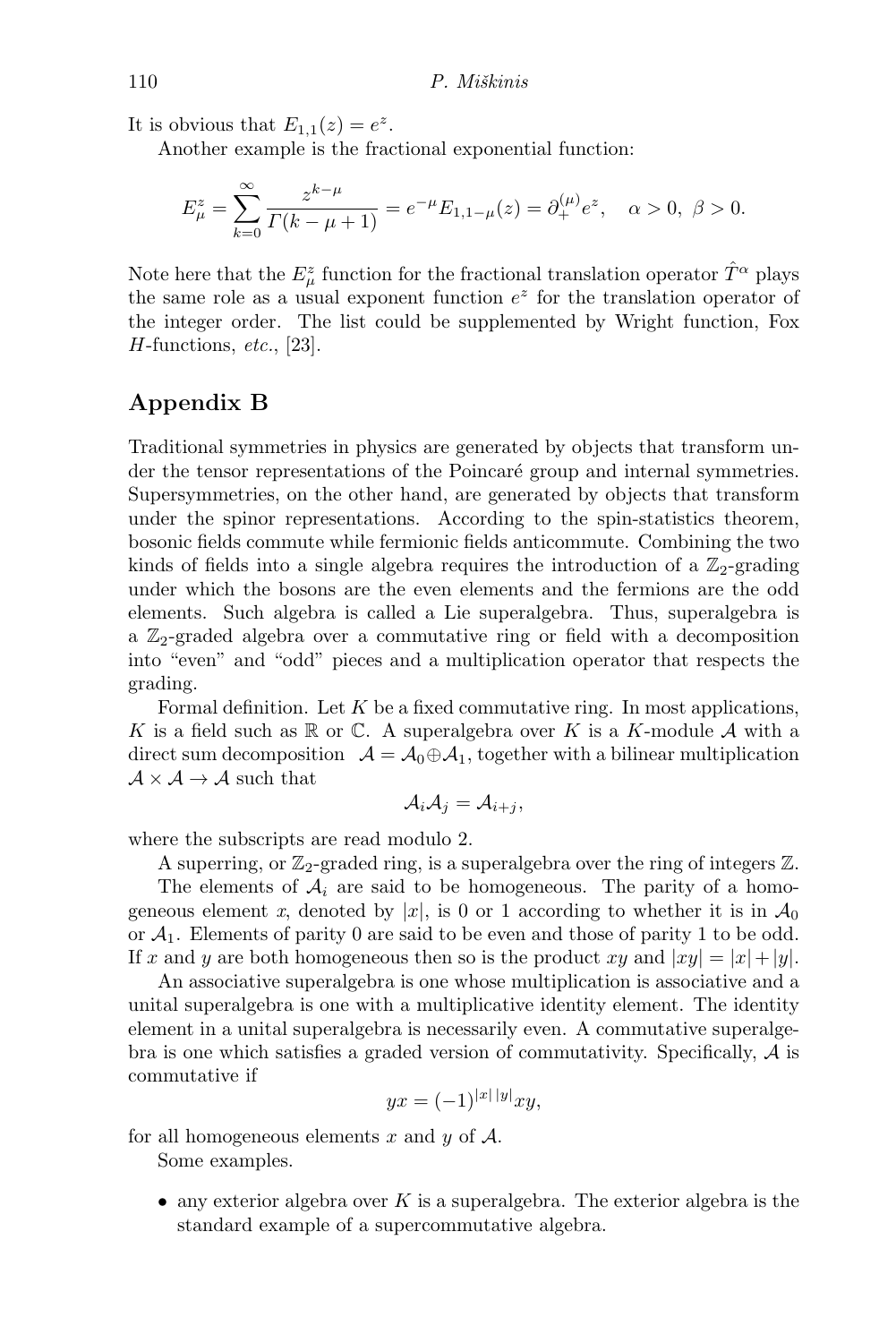- Clifford algebras are superalgebras. They are generally noncommutative.
- Lie superalgebras are a graded analog of Lie algebras. Lie superalgebras re nonunital and nonassociative; however, one may construct the analog of a universal enveloping algebra of a Lie superalgebra which is a unite, associative superalgebra. There are representations of a Lie superalgebra that are analogous to representations of a Lie algebra. Each Lie algebra has an associated Lie group and a Lie superalgebra can sometimes be extended into representations of a Lie supergroup.

The prefix super- comes from the theory of supersymmetry in theoretical physics. Superalgebras and their representations, supermodules, provide an algebraic framework for formulating supersymmetry. The study of such objects is sometimes called super linear algebra. Superalgebras also play an important role in related field of supergeometry where they enter into the definitions of graded manifolds, supermanifolds and superschemes.

#### References

- <span id="page-11-1"></span>[1] J. Delsarte. Hypergroupes et op´erateurs de permutation et de transmutation. Colloq. Internat. CNRS, 71:29–45, 1956.
- <span id="page-11-0"></span>[2] B.A. Dubrovin, A.T. Fomenko, S.P. Novikov and R.G. Burns. Modern Geometry – Methods and Applications: Part I: The Geometry of Surfaces, Transformation Groups, and Fields (Grad. Texts in Math.) (Pt. 1). Springer, New York, 1991.
- <span id="page-11-7"></span>[3] A. Le Mehauté et al. (Eds.). Fractional Differentiation and Its Applications. Books on Demand, Norderstedt, 2005.
- <span id="page-11-4"></span>[4] M. Kac. Probability and Related Topics in Physical Sciences. Interscience Publishers, New York, 1959.
- <span id="page-11-6"></span>[5] J. Klafter, A. Blumen and M.F. Shlesinger. Stochastic pathway to anomalous diffusion. Phys. Rev. A, 35(7):3081–3085, 1987. [http://dx.doi.org/10.1103/PhysRevA.35.3081.](http://dx.doi.org/10.1103/PhysRevA.35.3081)
- <span id="page-11-10"></span>[6] H. Kleinert. Path Integrals in Quantum Mechanics, Statistics and Polymer Physics. World Scientific, Singapore, 1990.
- <span id="page-11-3"></span>[7] M.A. Krasnosel'sky. A Shift Operator along the Trajectories of Differential Equations. Nauka, Moscow, 1966. (in Russian)
- <span id="page-11-8"></span>[8] D. Kusnezov, A. Bulgac and G. Do Dang. Quantum Lévy processes and fractional kinetics. Phys. Rev. Lett., 82(6):1136–1139, 1999. [http://dx.doi.org/10.1103/PhysRevLett.82.1136.](http://dx.doi.org/10.1103/PhysRevLett.82.1136)
- <span id="page-11-11"></span>[9] L.D. Landau and E.M. Lifshitz. Quantum Mechanics, Course of Theoretical Physics, vol. 3 (Nonrelativistic Theory). Pergamon, New York, 1965.
- <span id="page-11-9"></span>[10] N. Laskin. Fractional quantum mechanics. Phys. Rev. E, 62(3):3135–3145, 2000. [http://dx.doi.org/10.1103/PhysRevE.62.3135.](http://dx.doi.org/10.1103/PhysRevE.62.3135)
- <span id="page-11-2"></span>[11] B.M. Levitan. Theory of Generalized Shift Operators. Nauka, Moscow, 1973. (in Russian)
- <span id="page-11-5"></span>[12] P. Lévy. The'orie de l'Addition des Variables Aléatoires. Gauthier-Villars, Paris, 1937.